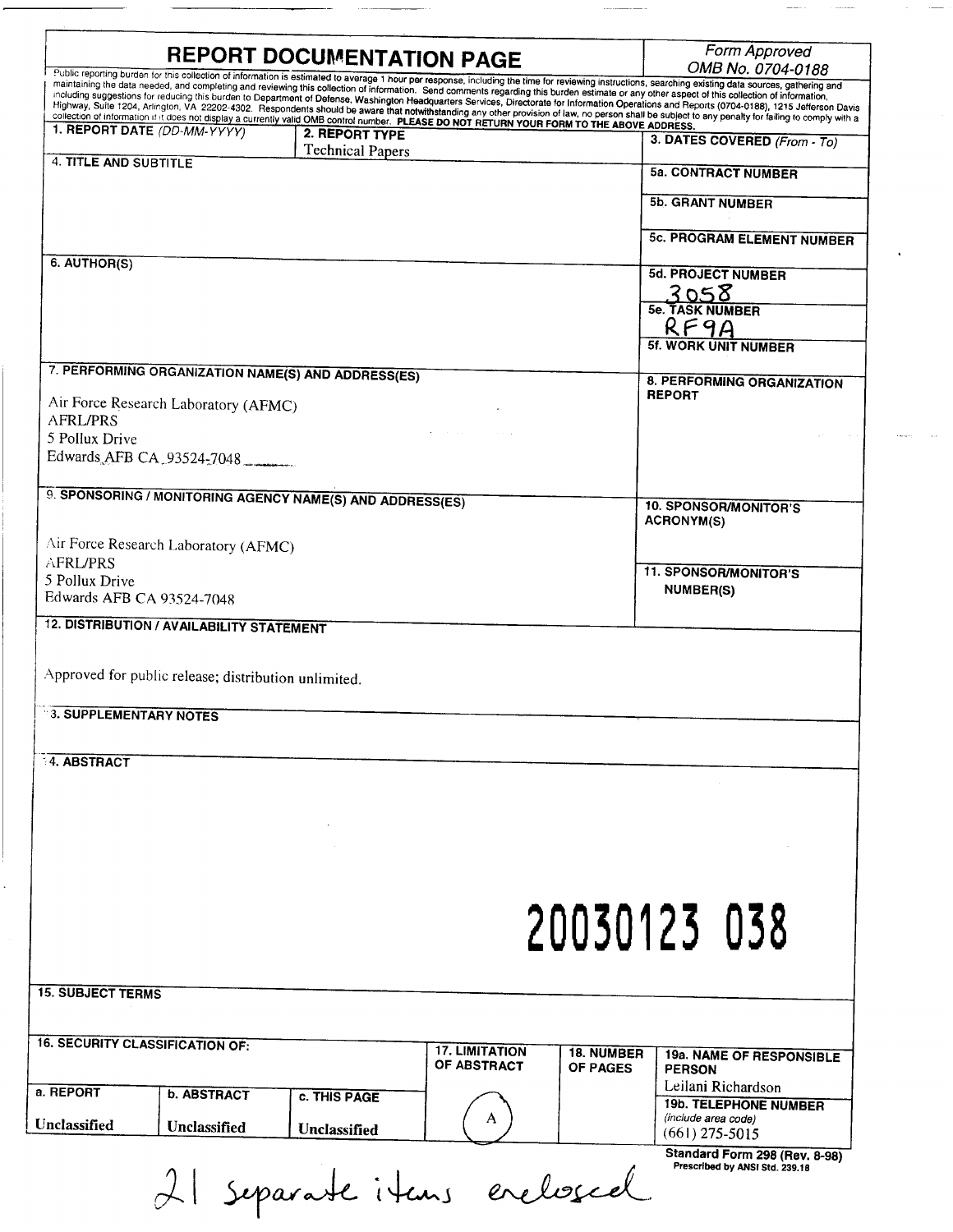**I**tOoTlFiS-o/fl L£

MEMORANDUM FOR PR (In-House Publication)

FROM: PROI (TI) (STINFO) 30 November 1999

SUBJECT: Authorization for Release of Technical Information, Control Number: **AFRL-PR-ED-TP-1999-0227 Talley, D., "Overview ofPulse Detonation Engines" (BFT)**

**49"" JANNAF Propulsion Meeting (Tucson, AZ, 14-16 Dec 1999) (Statement A)**

BOSSPERA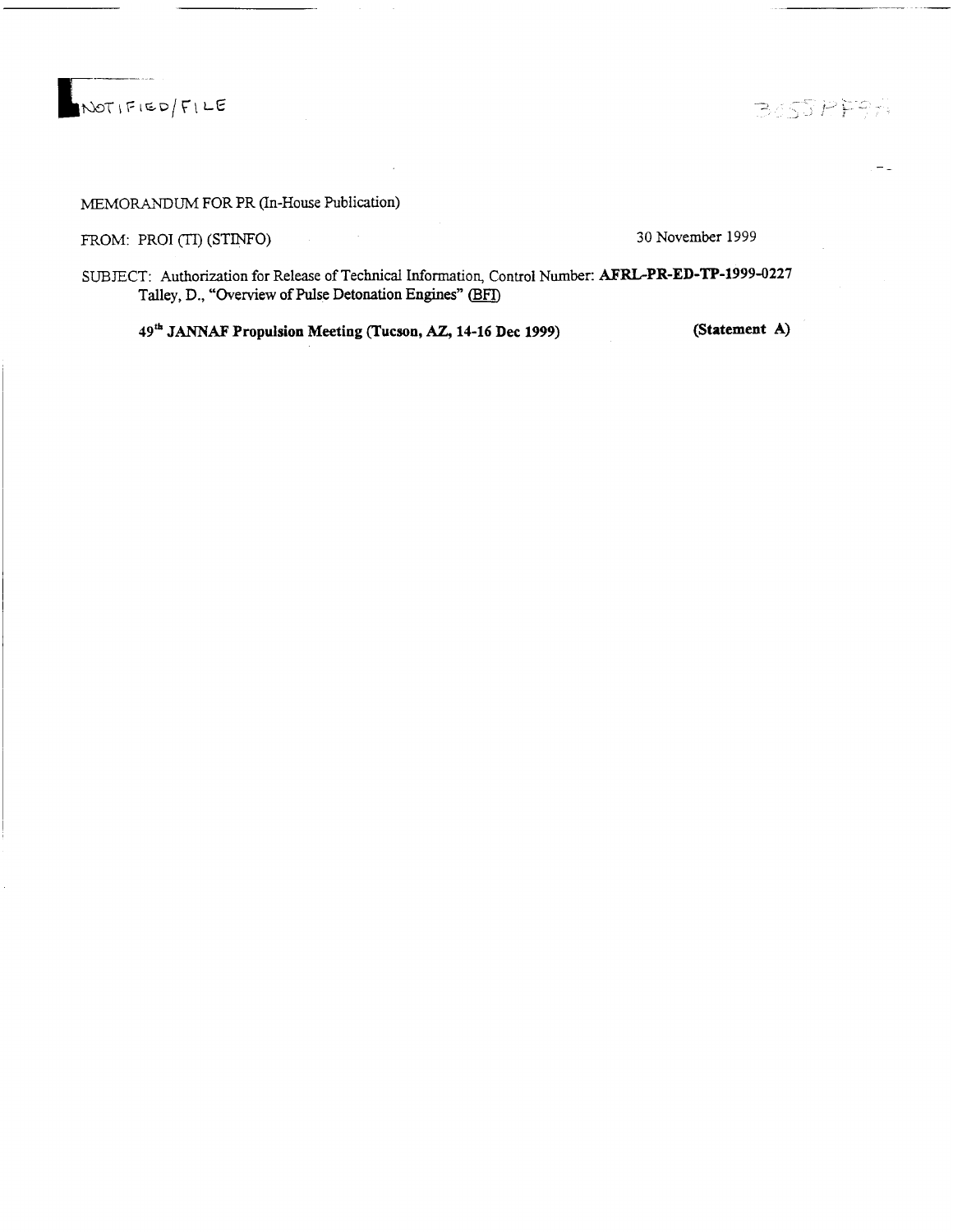

| Air Force Research Laboratory AFRL                                                                                                                               |      |            |            |            |  |  |
|------------------------------------------------------------------------------------------------------------------------------------------------------------------|------|------------|------------|------------|--|--|
| 6.2 Objectives                                                                                                                                                   |      |            |            |            |  |  |
| Assess the technical merit of the pulsed detonation<br>cycle and, if appropriate, develop pulsed detonation<br>propulsion technology for Air Force applications. |      |            |            |            |  |  |
|                                                                                                                                                                  | FY98 | FY99       | FY00       | FY01       |  |  |
| Funding (\$1,000's)<br>Edwards<br><b>WPAFB</b>                                                                                                                   | 810  | 309<br>731 | 309<br>298 | 309<br>298 |  |  |
|                                                                                                                                                                  |      |            |            |            |  |  |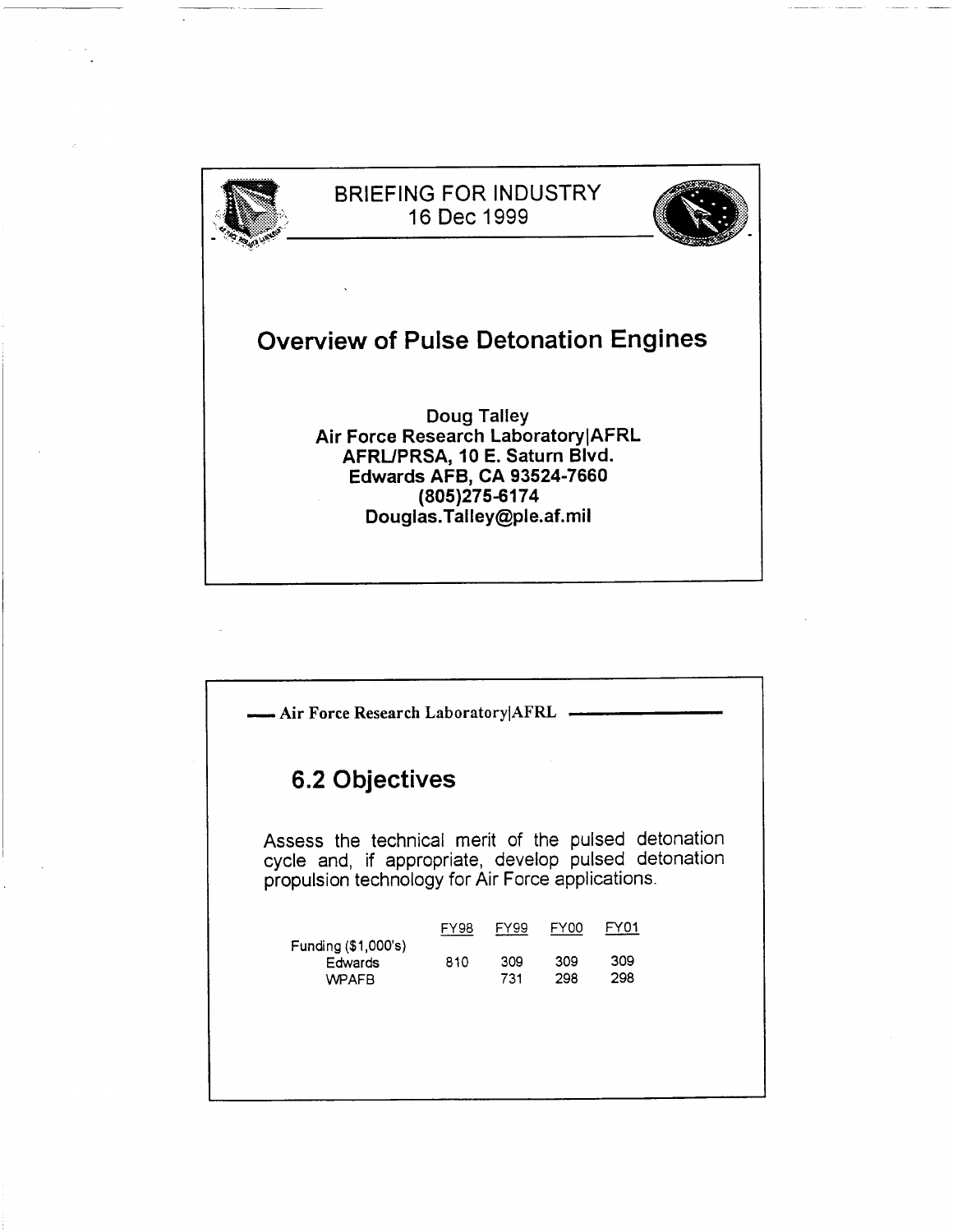

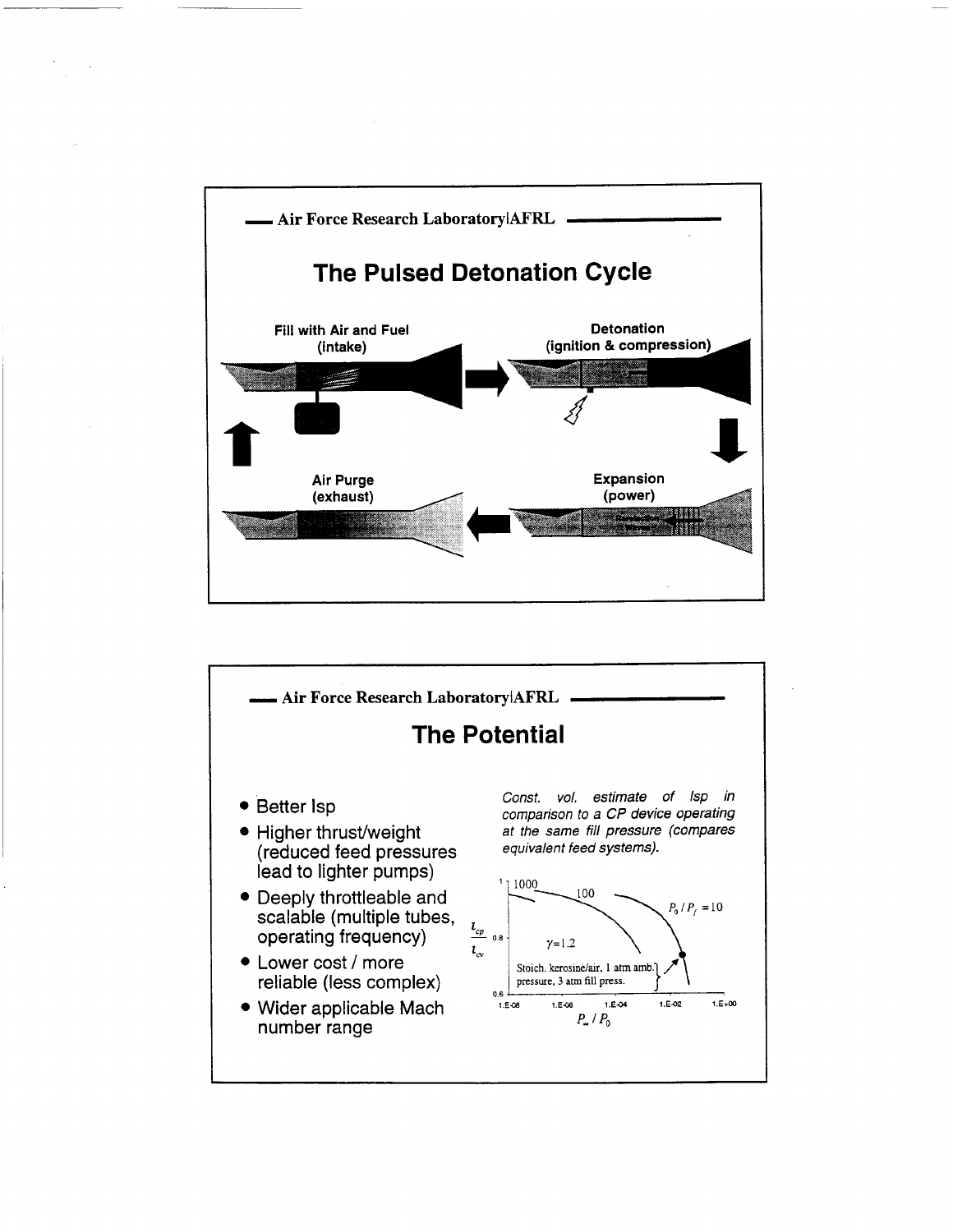

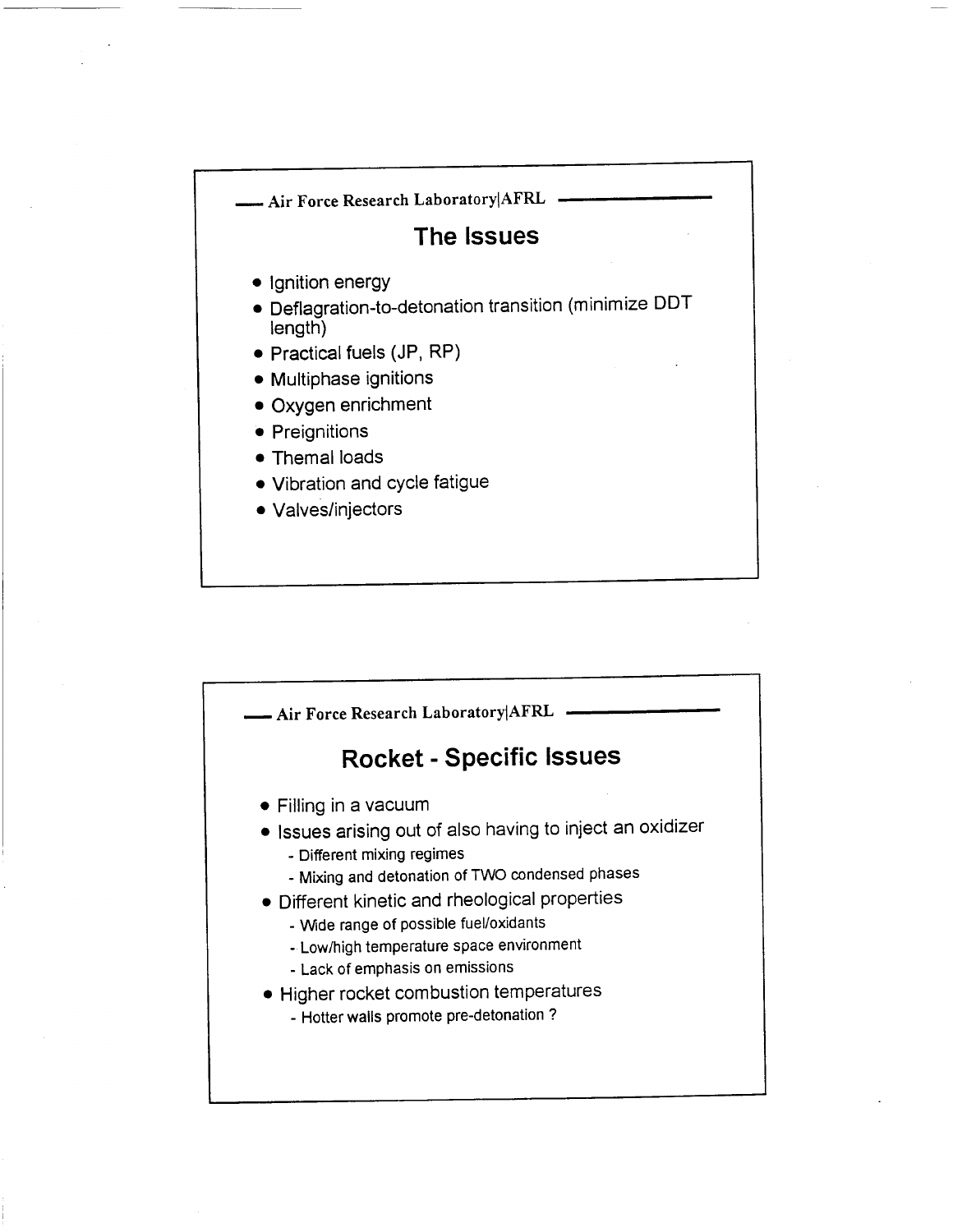

| - Air Force Research Laboratory AFRL<br><b>Strategic Alliances</b>                            |                                                                                                                                                                                          |                                                                                                                                                 |  |  |  |
|-----------------------------------------------------------------------------------------------|------------------------------------------------------------------------------------------------------------------------------------------------------------------------------------------|-------------------------------------------------------------------------------------------------------------------------------------------------|--|--|--|
| Government                                                                                    | Industry                                                                                                                                                                                 | Academia                                                                                                                                        |  |  |  |
| • NASA<br>- Revcon<br>- MSFC programs<br>$\bullet$ NAVY<br>- MURI<br>$-6.2$<br>• SBIR funding | $\bullet$ APRI<br>$\bullet$ ASI<br>• Boeing<br>• Enigmatics<br>$\bullet$ GE<br>• HyPerComp<br>• Lockheed/Martin<br>$\bullet$ MSE<br>• RR/Allison<br>$\bullet$ SAIC<br>$\bullet$ UTRC/P&W | $\bullet$ Cal Tech<br>$\bullet$ NPS<br>• Penn State<br>• Princeton<br>$\bullet$ Stanford<br>$\bullet$ UCSD<br>• U. Forida<br>$\bullet$ U. Texas |  |  |  |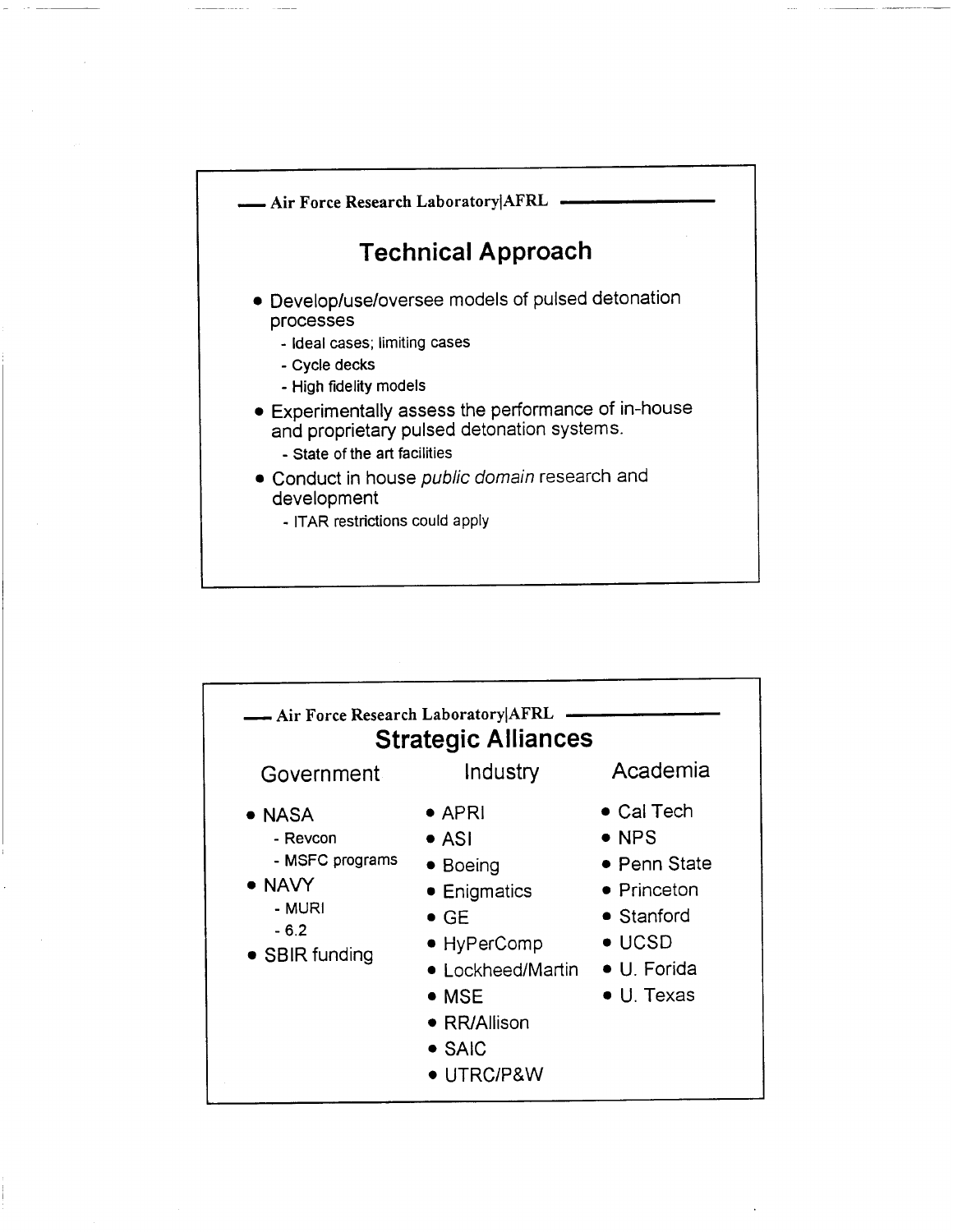

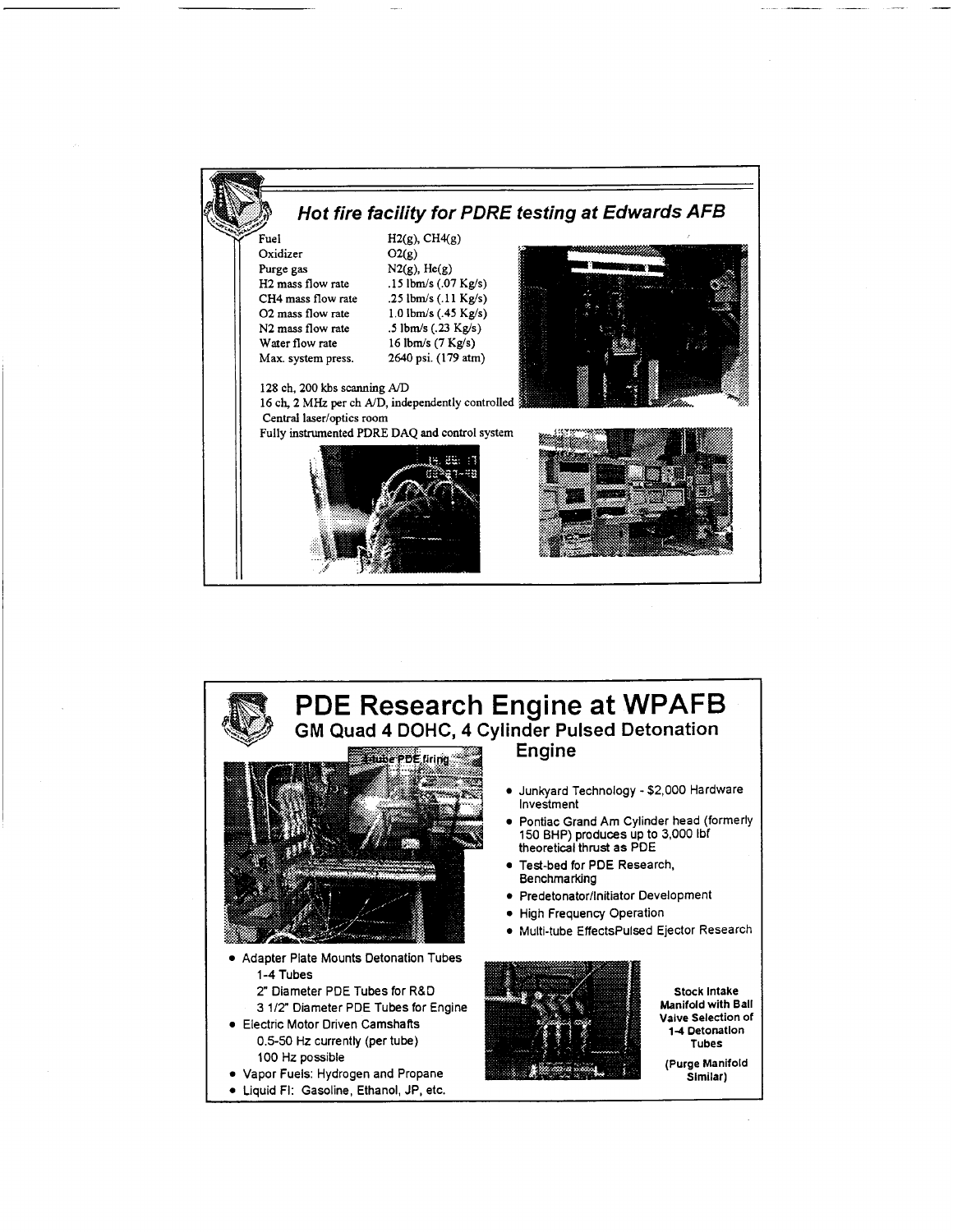Air Force Research Laboratory AFRL

## FY99 Accomplishments

- Demonstrated contractor capability to build a back pressure with multiple tubes discharging into a common nozzle
- Joint effort with Adroit Systems, Inc, and NASA
- Developed constant volume limit model
- Initiated study on the use of condensed phases in PDRE's, including monopropellants
	- Initiated efforts to establish a panel to develop a community-standard PDE/RE performance methodology
- **PRS-East accomplishments**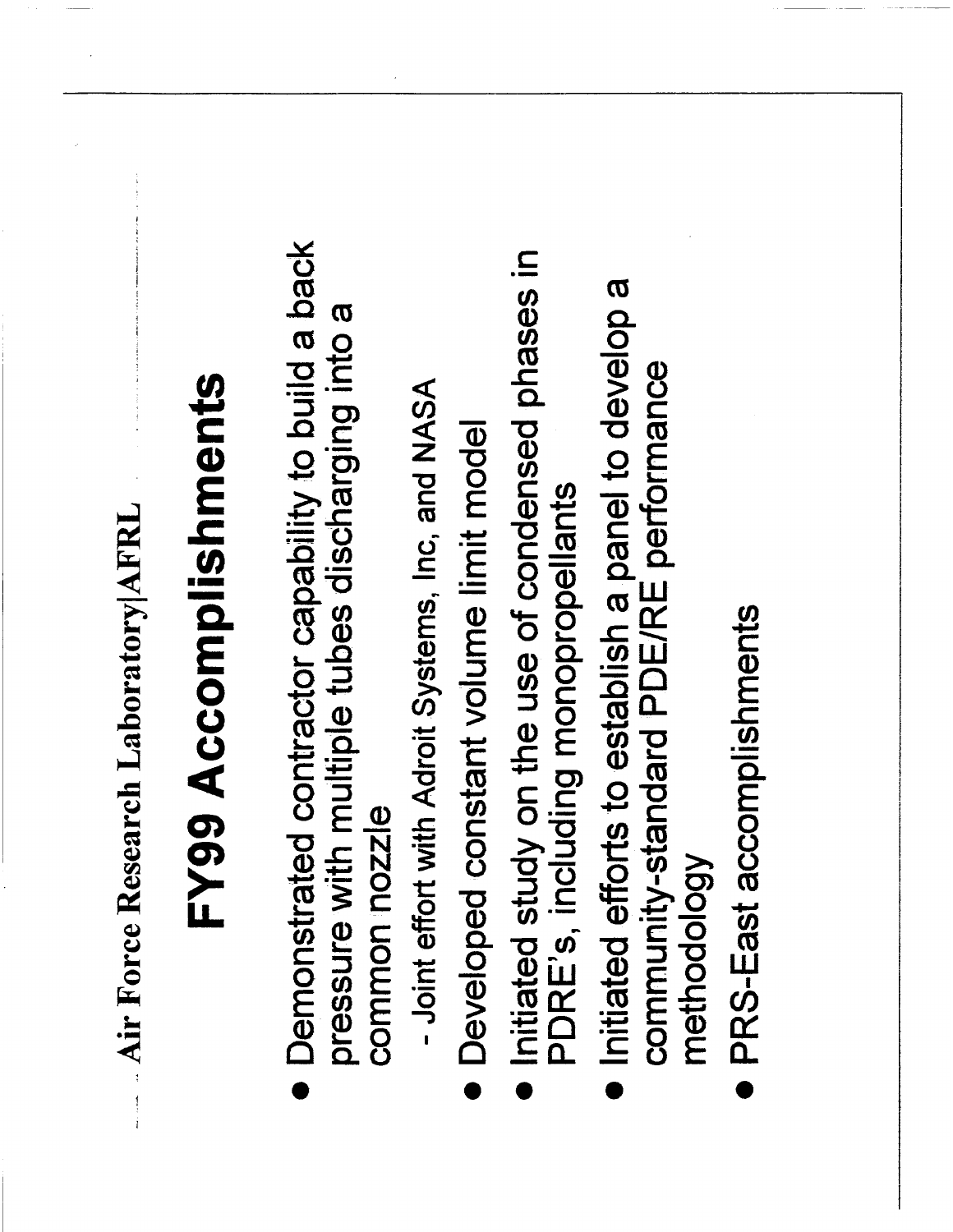

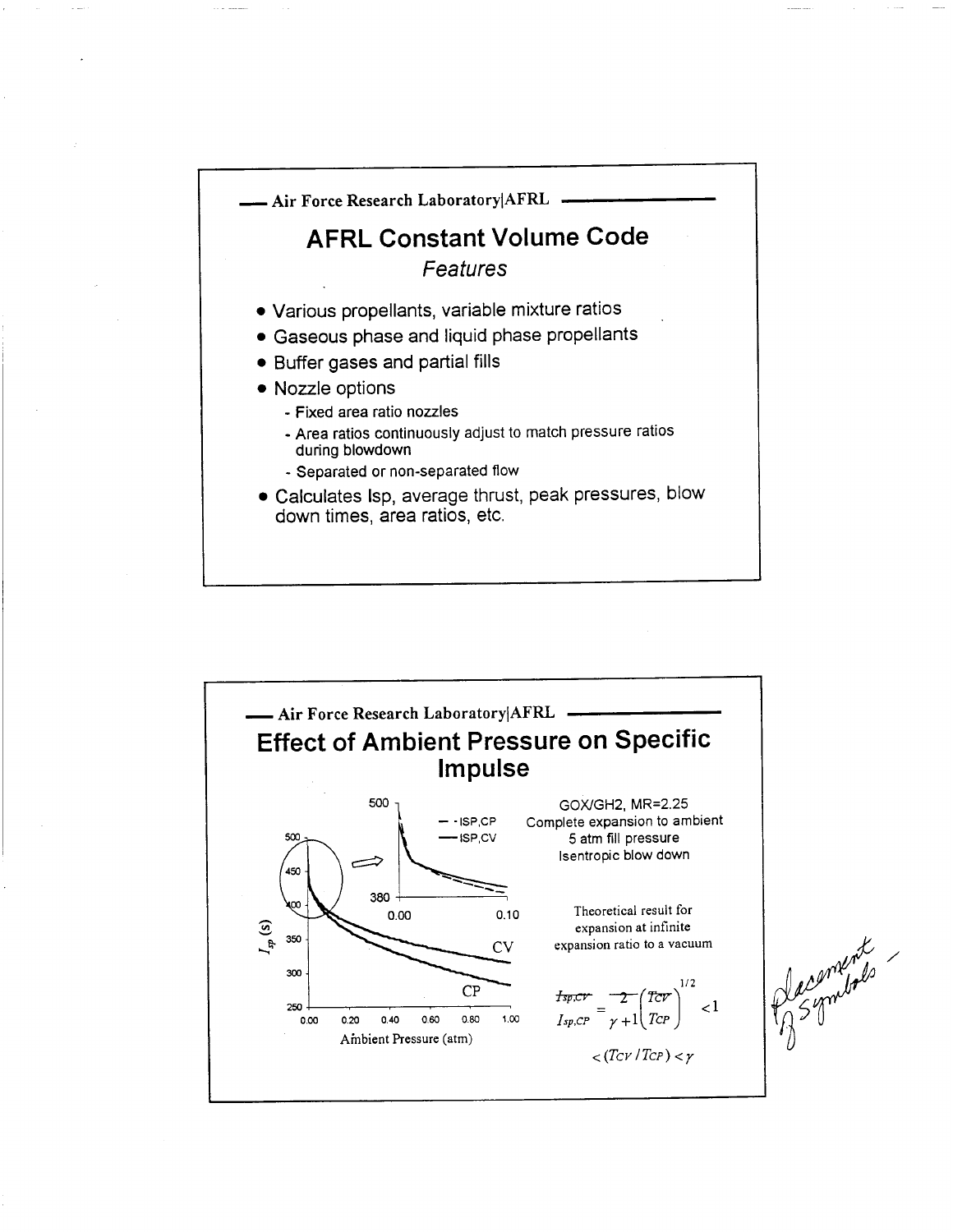

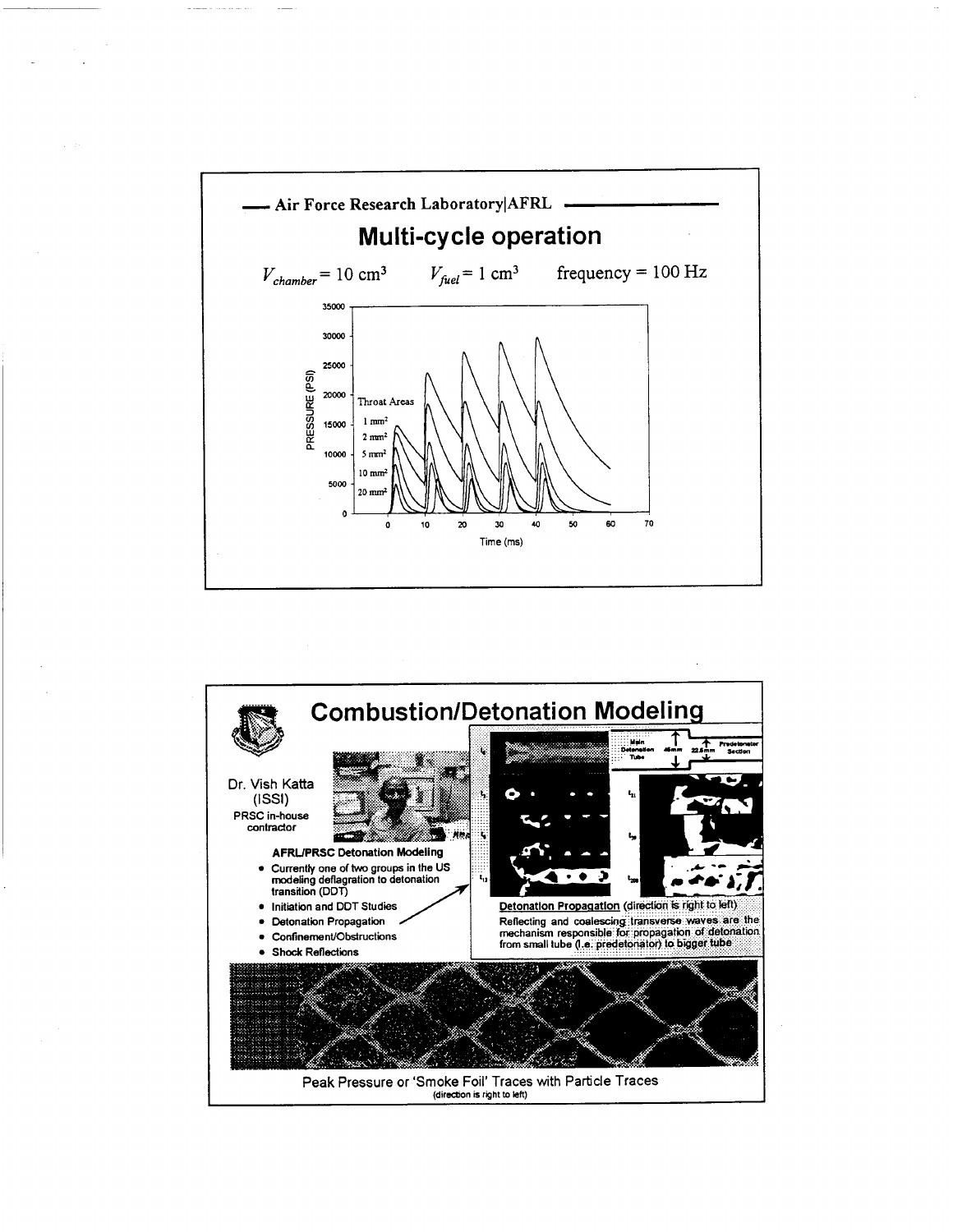

 $\sim$ 

 $\sim$   $\sim$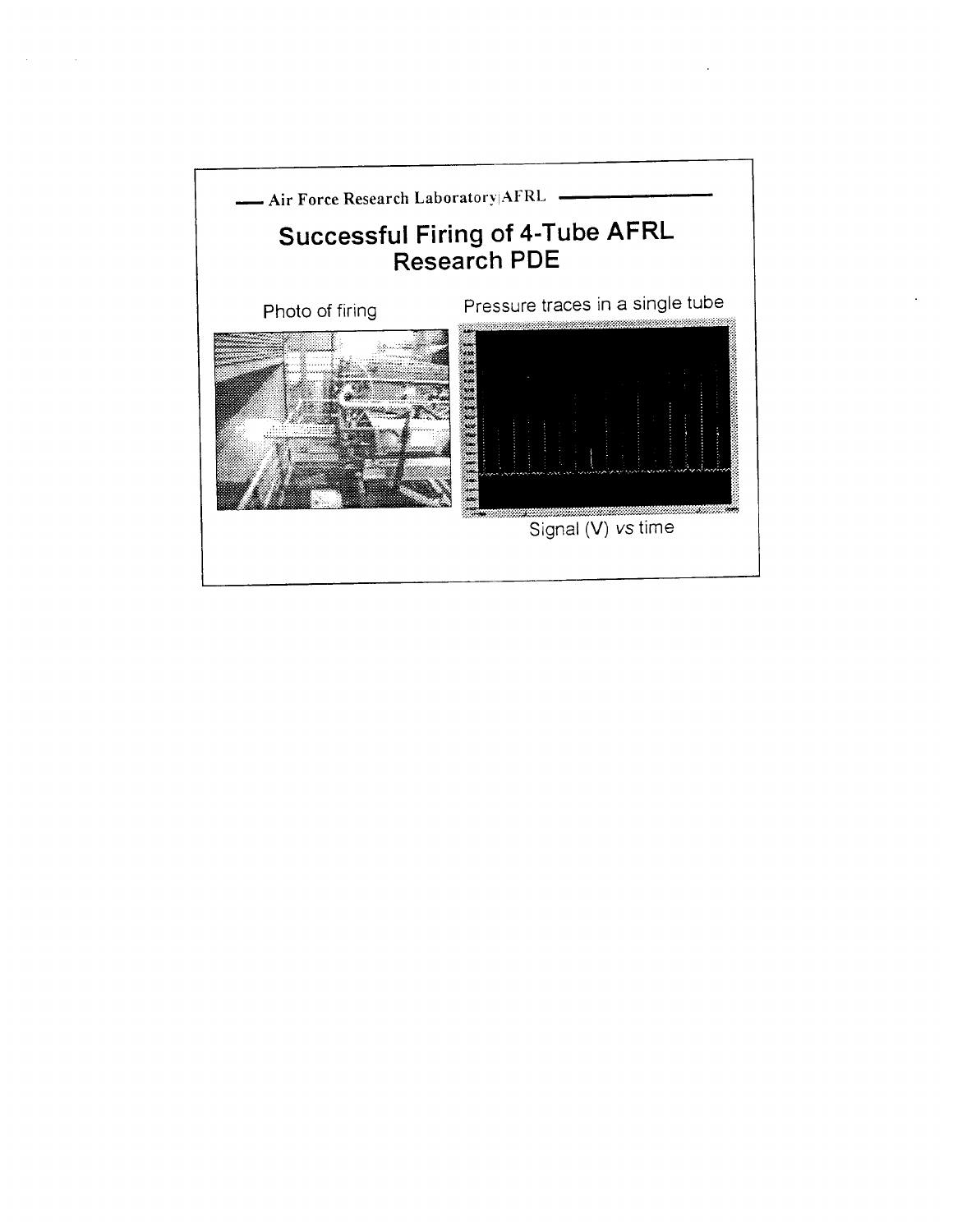